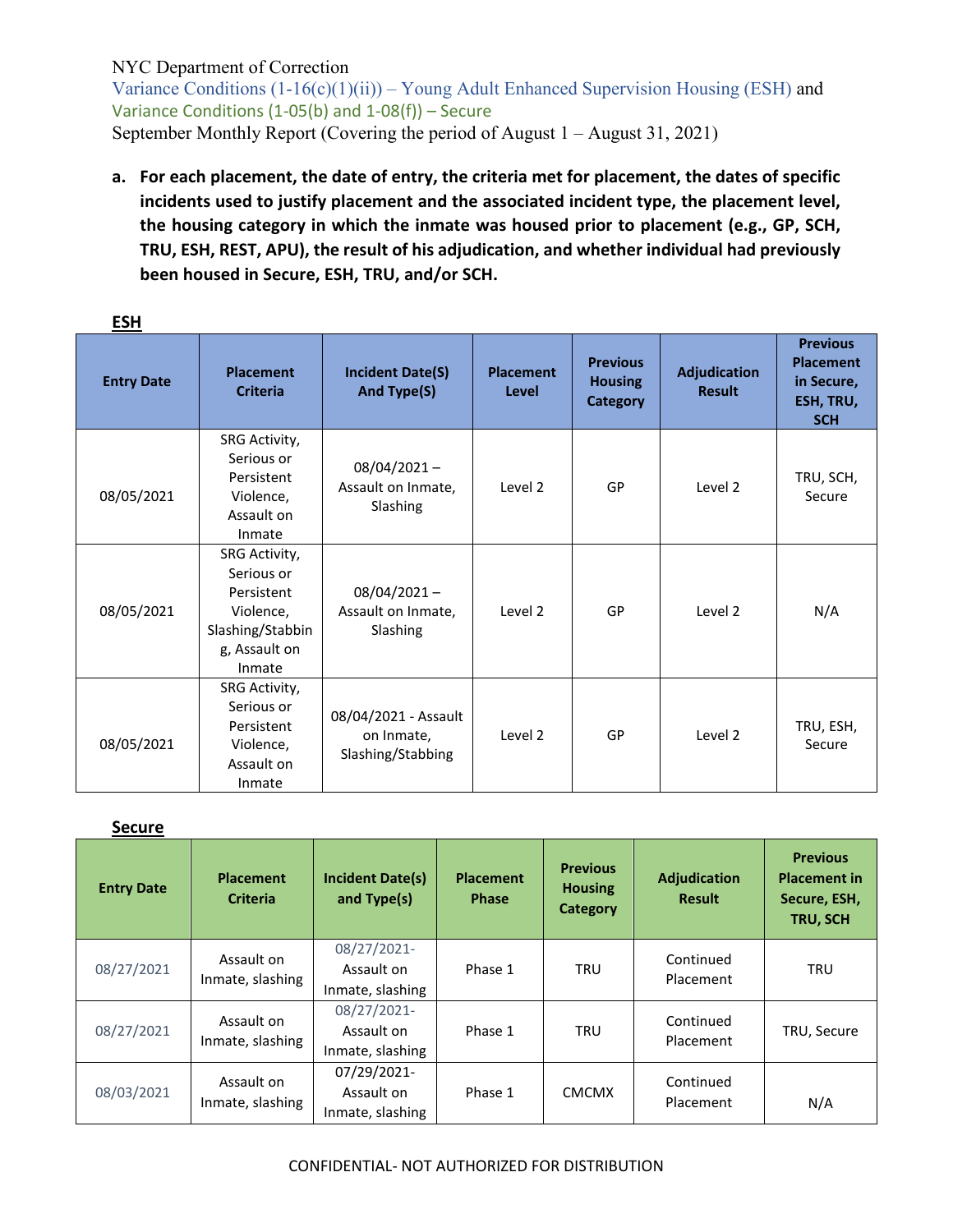Variance Conditions  $(1-16(c)(1)(ii))$  – Young Adult Enhanced Supervision Housing (ESH) and Variance Conditions (1-05(b) and 1-08(f)) – Secure September Monthly Report (Covering the period of August 1 – August 31, 2021)

| <b>Entry Date</b> | <b>Placement</b><br><b>Criteria</b>                    | <b>Incident Date(s)</b><br>and Type(s)                                                            | <b>Placement</b><br><b>Phase</b> | <b>Previous</b><br><b>Housing</b><br><b>Category</b> | <b>Adjudication</b><br><b>Result</b>                                          | <b>Previous</b><br><b>Placement in</b><br>Secure, ESH,<br>TRU, SCH |
|-------------------|--------------------------------------------------------|---------------------------------------------------------------------------------------------------|----------------------------------|------------------------------------------------------|-------------------------------------------------------------------------------|--------------------------------------------------------------------|
| 08/30/2021        | Assault on<br>Inmate, slashing                         | 08/29/2021-<br>Assault on<br>Inmate, slashing                                                     | Phase 1                          | <b>TRU</b>                                           | Continued<br>Placement                                                        | <b>TRU</b>                                                         |
| 08/30/2021        | Assault on<br>Inmate, slashing                         | 08/29/2021-<br>Assault on<br>Inmate, slashing                                                     | Phase 1                          | <b>TRU</b>                                           | Continued<br>Placement                                                        | ESH, TRU                                                           |
| 08/31/2021        | Assault on<br>Inmate, assault<br>on Staff,<br>slashing | 08/30/2021-<br>Slashing<br>03/17/2021-<br>Assault on<br>Inmate<br>02/09/2021-<br>Assault on Staff | Phase 1                          | <b>TRU</b>                                           | <b>Transferred for</b><br>security/health<br>reasons prior to<br>adjudication | <b>TRU</b>                                                         |
| 08/24/2021        | Assault on<br>Inmate, slashing                         | 08/22/2021-<br>Assault on<br>Inmate, slashing                                                     | Phase 1                          | GP                                                   | Continued<br>Placement                                                        | N/A                                                                |
| 08/05/2021        | Assault on<br>Inmate, slashing                         | 08/04/2021-<br>Assault on<br>Inmate, slashing                                                     | Phase 1                          | <b>TRU</b>                                           | Continued<br>Placement                                                        | <b>TRU</b>                                                         |
| 08/05/2021        | Assault on<br>Inmate, slashing                         | 08/04/2021-<br>Assault on<br>Inmate, slashing                                                     | Phase 1                          | <b>TRU</b>                                           | Continued<br>Placement                                                        | TRU, ESH,<br>Secure                                                |

**b. For each release, the date of release, the reason for release, the total number of days spent in the restrictive housing area (ESH or Secure), and the housing category (and phase/level, if applicable) in which the inmate was housed prior to and upon release**

| <b>ESH</b>          |                                               |                             |                                             |                                                 |
|---------------------|-----------------------------------------------|-----------------------------|---------------------------------------------|-------------------------------------------------|
| <b>Release Date</b> | <b>Release Reason</b>                         | <b>Total Days</b><br>in ESH | <b>ESH</b><br><b>Level Prior to Release</b> | <b>Housing Category</b><br><b>After Release</b> |
| 08/31/2021          | Discharged or transferred from DOC<br>custody | 183                         | Level 2                                     | N/A                                             |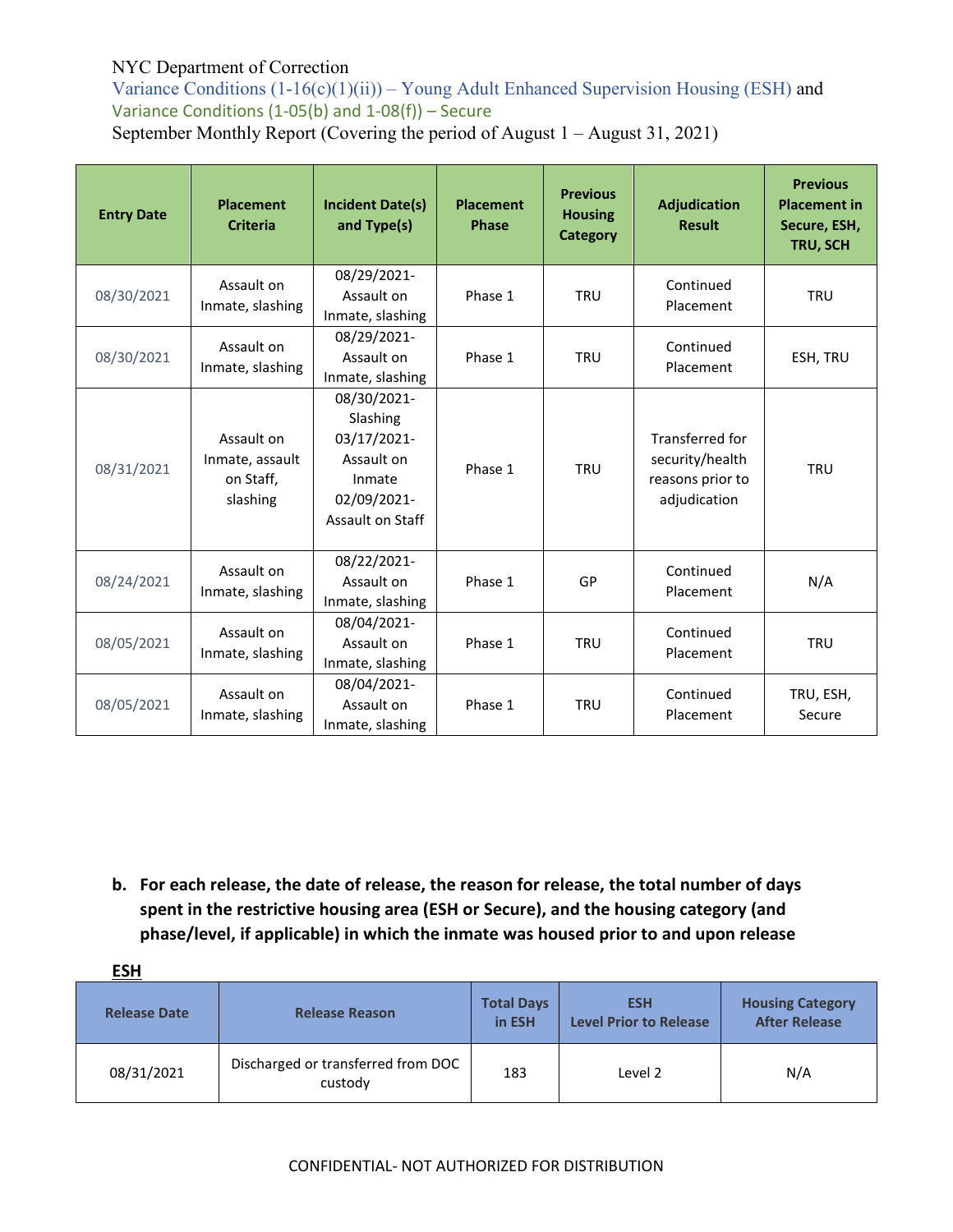Variance Conditions  $(1-16(c)(1)(ii))$  – Young Adult Enhanced Supervision Housing (ESH) and Variance Conditions (1-05(b) and 1-08(f)) – Secure September Monthly Report (Covering the period of August 1 – August 31, 2021)

| <b>Release Date</b> | <b>Release Reason</b>                         | <b>Total Days</b><br>in ESH | <b>ESH</b><br><b>Level Prior to Release</b> | <b>Housing Category</b><br><b>After Release</b> |
|---------------------|-----------------------------------------------|-----------------------------|---------------------------------------------|-------------------------------------------------|
| 08/30/2021          | Moved for health/ security reasons            | 27                          | Level 2                                     | GP                                              |
| 08/12/2021          | Satisfied the requirements of ESH             | 245                         | Level 2                                     | GP                                              |
| 08/25/2021          | Moved for health/ security reasons            | 65                          | Level 2                                     | <b>CMCMX</b>                                    |
| 08/09/2021          | Discharged or transferred from DOC<br>custody | 28                          | Level 2                                     | N/A                                             |
| 08/26/2021          | Satisfied the requirements of ESH             | 64                          | Level 2                                     | GP                                              |
| 08/31/2021          | Discharged or transferred from DOC<br>custody | 193                         | Level 2                                     | N/A                                             |

### **Secure**

| <b>Release Date</b> | <b>Release Reason</b>      | <b>Total Days in</b><br><b>Secure</b> | <b>Secure Phase Prior to</b><br>Release | <b>Housing Category</b><br><b>After Release</b> |
|---------------------|----------------------------|---------------------------------------|-----------------------------------------|-------------------------------------------------|
| 08/05/2021          | Completed all three phases | 60                                    | Phase 3                                 | GP                                              |
| 08/11/2021          | Completed all three phases | 59                                    | Phase 3                                 | GP                                              |
| 08/11/2021          | Completed all three phases | 59                                    | Phase 3                                 | GP                                              |
| 08/30/2021          | Completed all three phases | 55                                    | Phase 3                                 | GP                                              |
| 08/30/2021          | Completed all three phases | 75                                    | Phase 3                                 | GP                                              |
| 08/24/2021          | Completed all three phases | 127                                   | Phase 3                                 | GP                                              |
| 08/25/2021          | Completed all three phases | 56                                    | Phase 3                                 | GP                                              |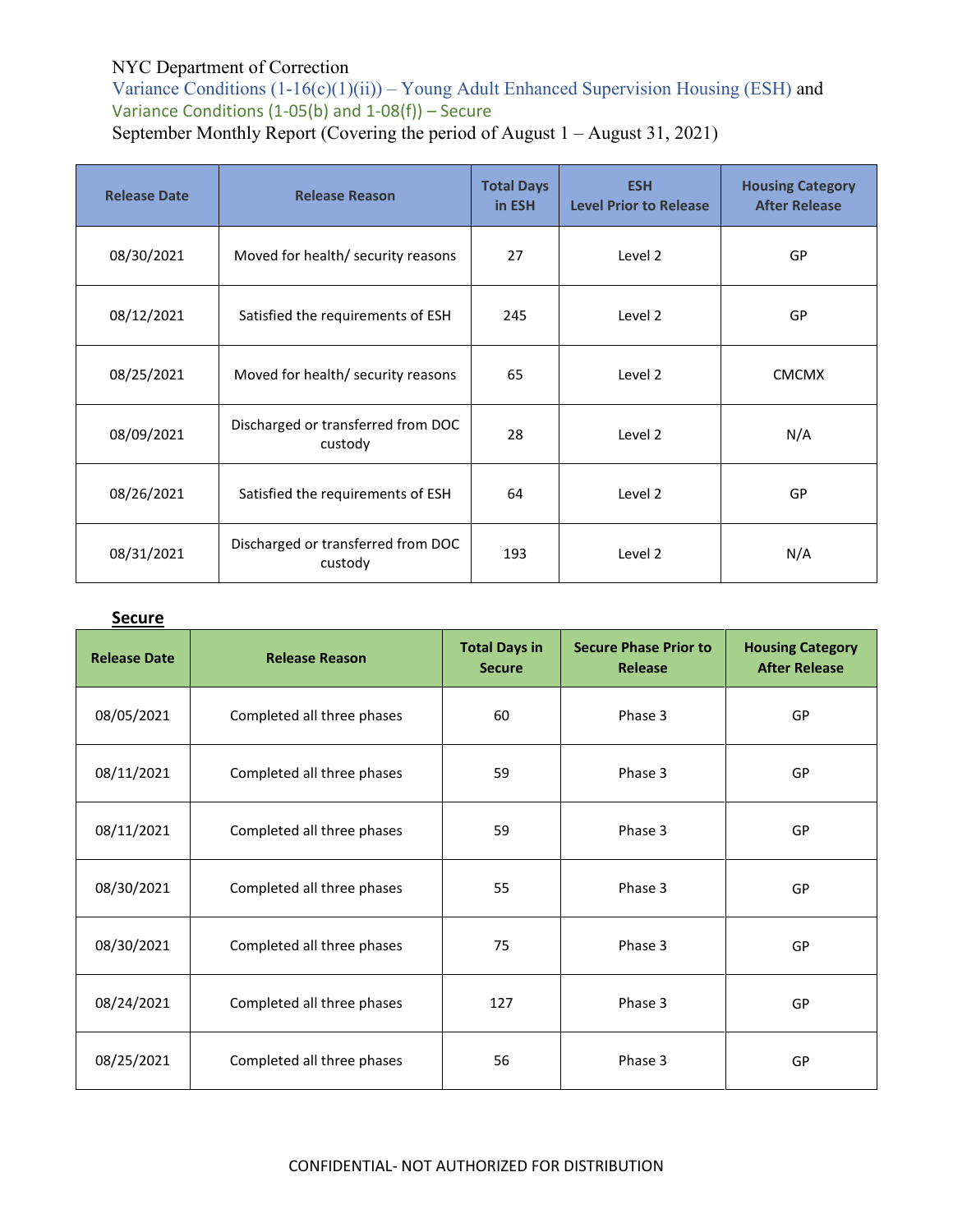Variance Conditions  $(1-16(c)(1)(ii))$  – Young Adult Enhanced Supervision Housing (ESH) and Variance Conditions (1-05(b) and 1-08(f)) – Secure September Monthly Report (Covering the period of August 1 – August 31, 2021)

**c. For each movement between phases/levels, the date of movement, the phase/level prior to movement, the phase/level to which the individual moved, and the reason for movement.**

**ESH:** There are no YA ESH movements to report for the month of August.

| <b>Date of Movement</b> | <b>Phase Prior to Movement</b> | <b>Phase After Movement</b> | <b>Reason for Movement</b>   |
|-------------------------|--------------------------------|-----------------------------|------------------------------|
| 08/03/2021              | Phase 1                        | Phase 2                     | <b>Review Recommendation</b> |
| 08/19/2021              | Phase 2                        | Phase 3                     | <b>Review Recommendation</b> |
| 08/03/2021              | Phase 1                        | Phase 2                     | <b>Review Recommendation</b> |
| 08/12/2021              | Phase 2                        | Phase 3                     | <b>Review Recommendation</b> |
| 08/03/2021              | Phase 1                        | Phase 2                     | <b>Review Recommendation</b> |
| 08/19/2021              | Phase 2                        | Phase 3                     | <b>Review Recommendation</b> |
| 08/30/2021              | Phase 1                        | Phase 2                     | <b>Review Recommendation</b> |
| 08/03/2021              | Phase 1                        | Phase 2                     | <b>Review Recommendation</b> |
| 08/12/2021              | Phase 2                        | Phase 3                     | <b>Review Recommendation</b> |
| 08/05/2021              | Phase 1                        | Phase 2                     | <b>Review Recommendation</b> |
| 08/19/2021              | Phase 2                        | Phase 3                     | <b>Review Recommendation</b> |
| 08/03/2021              | Phase 1                        | Phase 2                     | <b>Review Recommendation</b> |
| 08/12/2021              | Phase 2                        | Phase 3                     | Review Recommendation        |
| 08/03/2021              | Phase 1                        | Phase 2                     | <b>Review Recommendation</b> |

#### **Secure:**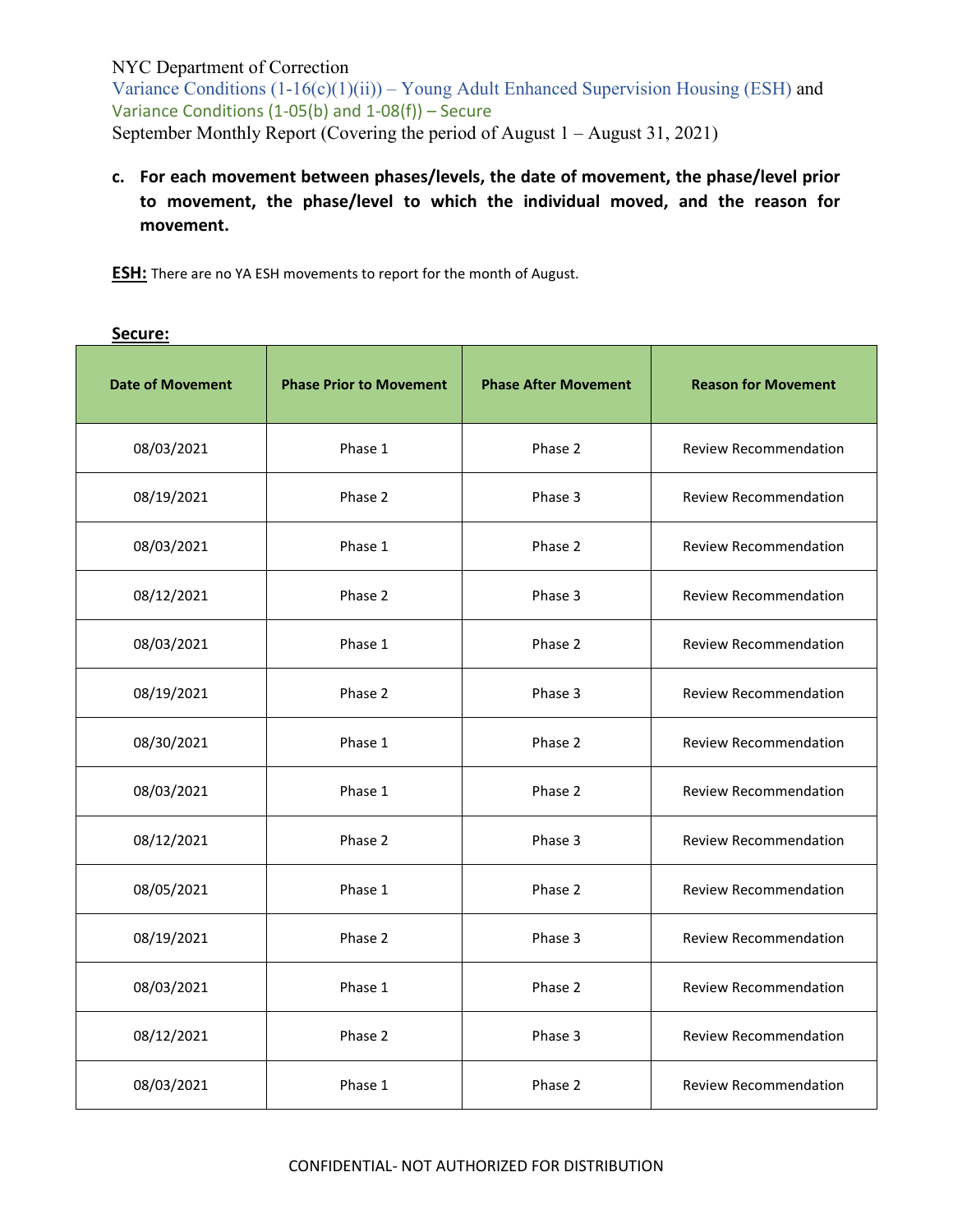Variance Conditions  $(1-16(c)(1)(ii))$  – Young Adult Enhanced Supervision Housing (ESH) and Variance Conditions (1-05(b) and 1-08(f)) – Secure September Monthly Report (Covering the period of August 1 – August 31, 2021)

| <b>Date of Movement</b> | <b>Phase Prior to Movement</b> | <b>Phase After Movement</b> | <b>Reason for Movement</b>   |
|-------------------------|--------------------------------|-----------------------------|------------------------------|
| 08/19/2021              | Phase 2                        | Phase 3                     | <b>Review Recommendation</b> |
| 08/30/2021              | Phase 1                        | Phase 2                     | <b>Review Recommendation</b> |
| 08/05/2021              | Phase 2                        | Phase 3                     | <b>Review Recommendation</b> |

#### **d. Average Daily Population in each phase/level and overall.**

**ESH** 

| angles of<br>$-$               | کامیرہ ہ<br>$- - - - - -$ |                   |
|--------------------------------|---------------------------|-------------------|
| $\mathbf{A}$<br><u>_ _ . _</u> | v.u                       | $\mathbf{A}$<br>. |

#### **SECURE**

| Phase 1 | $Phi$ chase $\angle$ | Phase 3 | <b>Tverall</b> |
|---------|----------------------|---------|----------------|
| ⊥∪.ب    | --<br>$\sim$         | 6.48    | 13.07<br>12.O  |

**e. The number of young adults in each phase/level as of the 1st day of the month following the reporting period.**

#### **ESH**

| امیہم<br>--<br>_____ | <b>STATE</b><br>. |
|----------------------|-------------------|
| Τp                   |                   |

**SECURE**

| Phase 1 | Phase 2 | Phase 3 |
|---------|---------|---------|
|         |         |         |

**f. The total number of people entering ESH or Secure Unit to-date and the total number of entries to date.** 

|               | <b>Total People Entered To-Date</b> | <b>Total Entries To-Date</b> |
|---------------|-------------------------------------|------------------------------|
| <b>ESH</b>    | 397                                 | 474                          |
| <b>Secure</b> | 250                                 | 329                          |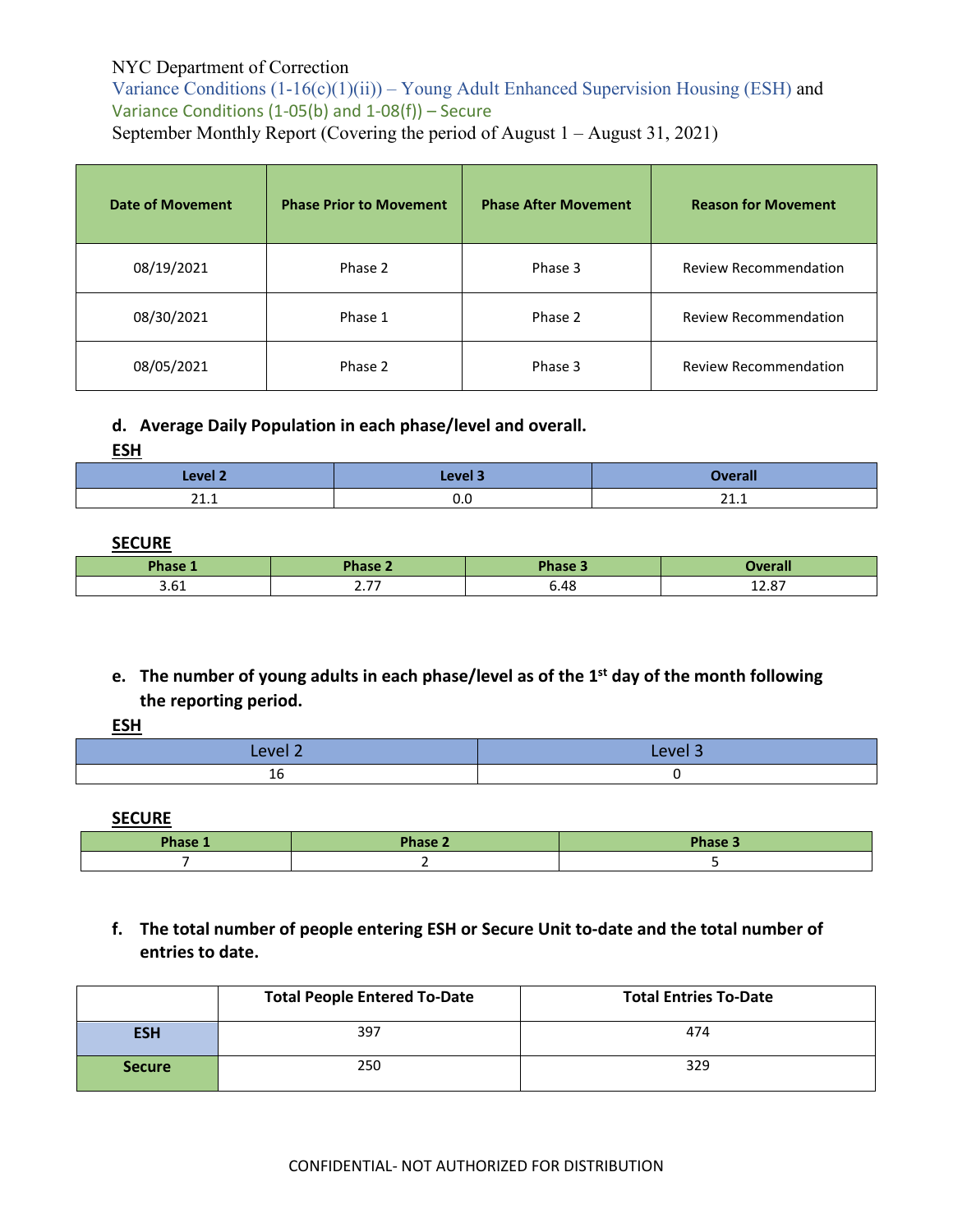Variance Conditions  $(1-16(c)(1)(ii))$  – Young Adult Enhanced Supervision Housing (ESH) and Variance Conditions (1-05(b) and 1-08(f)) – Secure September Monthly Report (Covering the period of August 1 – August 31, 2021)

**g. The minimum, maximum, median, and average length of stay in each phase/level and overall and in each phase/level and overall by release reason, and the time in-program minimum, maximum median, and average on the last day of each month overall and by phase/ level;**

|                | Length of Stay in ESH <sup>1</sup> (days; N=440)                                          |     |     |     |     |                |  |  |  |  |
|----------------|-------------------------------------------------------------------------------------------|-----|-----|-----|-----|----------------|--|--|--|--|
|                | <b>Non-Level</b><br>Level 3<br>Level 1<br><b>ESH Entry</b><br>Level 2<br>ESH <sup>2</sup> |     |     |     |     | <b>Overall</b> |  |  |  |  |
| Average        | 32                                                                                        | 46  | 59  | 26  | 34  | 85             |  |  |  |  |
| Median         | 31                                                                                        | 28  | 42  | 22  | 32  | 60             |  |  |  |  |
| <b>Minimum</b> |                                                                                           | 0   |     | 0   |     |                |  |  |  |  |
| <b>Maximum</b> | 135                                                                                       | 276 | 408 | 111 | 104 | 472            |  |  |  |  |

| Overall Length of Stay in ESH by Release Reason <sup>3</sup> (days; N=164) |                                                                                                                                                                       |        |                                                       |                                                    |       |        |  |
|----------------------------------------------------------------------------|-----------------------------------------------------------------------------------------------------------------------------------------------------------------------|--------|-------------------------------------------------------|----------------------------------------------------|-------|--------|--|
|                                                                            | <b>Not</b><br>Discharged or<br><b>Moved for</b><br>recomme<br>transferred<br>security/heal<br>nded by<br>from DOC<br>adjudicati<br>th reasons<br>custody<br><b>on</b> |        | <b>Satisfied the</b><br>requirements of<br><b>ESH</b> | <b>Regressed to</b><br>Phase 1, Re-<br>adjudicated |       |        |  |
| Average                                                                    | 11.67                                                                                                                                                                 | 69.09  | 81.79                                                 | 74.72                                              | 34.67 | 45.57  |  |
| <b>Median</b>                                                              | 12.00                                                                                                                                                                 | 41.00  | 71.50                                                 | 63.00                                              | 27.00 | 32.00  |  |
| <b>Minimum</b>                                                             | 9.00                                                                                                                                                                  | 3.00   | 6.00                                                  | 16.00                                              | 16.00 | 16.00  |  |
| <b>Maximum</b>                                                             | 14.00                                                                                                                                                                 | 472.00 | 302.00                                                | 247.00                                             | 61.00 | 161.00 |  |

| <b>ESH Time in Program<sup>4</sup> (days) (N=16)</b> |                                                 |        |       |        |  |  |  |
|------------------------------------------------------|-------------------------------------------------|--------|-------|--------|--|--|--|
|                                                      | Level 2<br>Level 1<br>Level 3<br><b>Overall</b> |        |       |        |  |  |  |
| Average                                              | 14.20                                           | 99.79  | 16.00 | 107.14 |  |  |  |
| <b>Median</b>                                        | 9.00                                            | 91.50  | 16.00 | 102.50 |  |  |  |
| <b>Minimum</b>                                       | 7.00                                            | 33.00  | 10.00 | 33.00  |  |  |  |
| <b>Maximum</b>                                       | 29.00                                           | 224.00 | 22.00 | 263.00 |  |  |  |

<span id="page-5-0"></span><sup>1</sup> Lengths of stay are calculated by averaging individual Young Adults' accumulated time in each level, regardless of the chronological progression of the Young Adult through various levels. Records are only included for Young Adults who have been released from ESH or Secure.

 $\overline{a}$ 

<span id="page-5-1"></span><sup>2</sup> This category refers to ESH before the level system was implemented.

<span id="page-5-2"></span> $3$  Length of stay in ESH by release reason is calculated for all those discharged on or after 10/01/2019. Those included in the calculation are individuals who were age 18-21 upon entry into ESH.

<span id="page-5-3"></span><sup>4</sup> Time in Program is calculated for all individuals who were 18-21 at the time of their placement in ESH and who were still in ESH on 09/01/2021.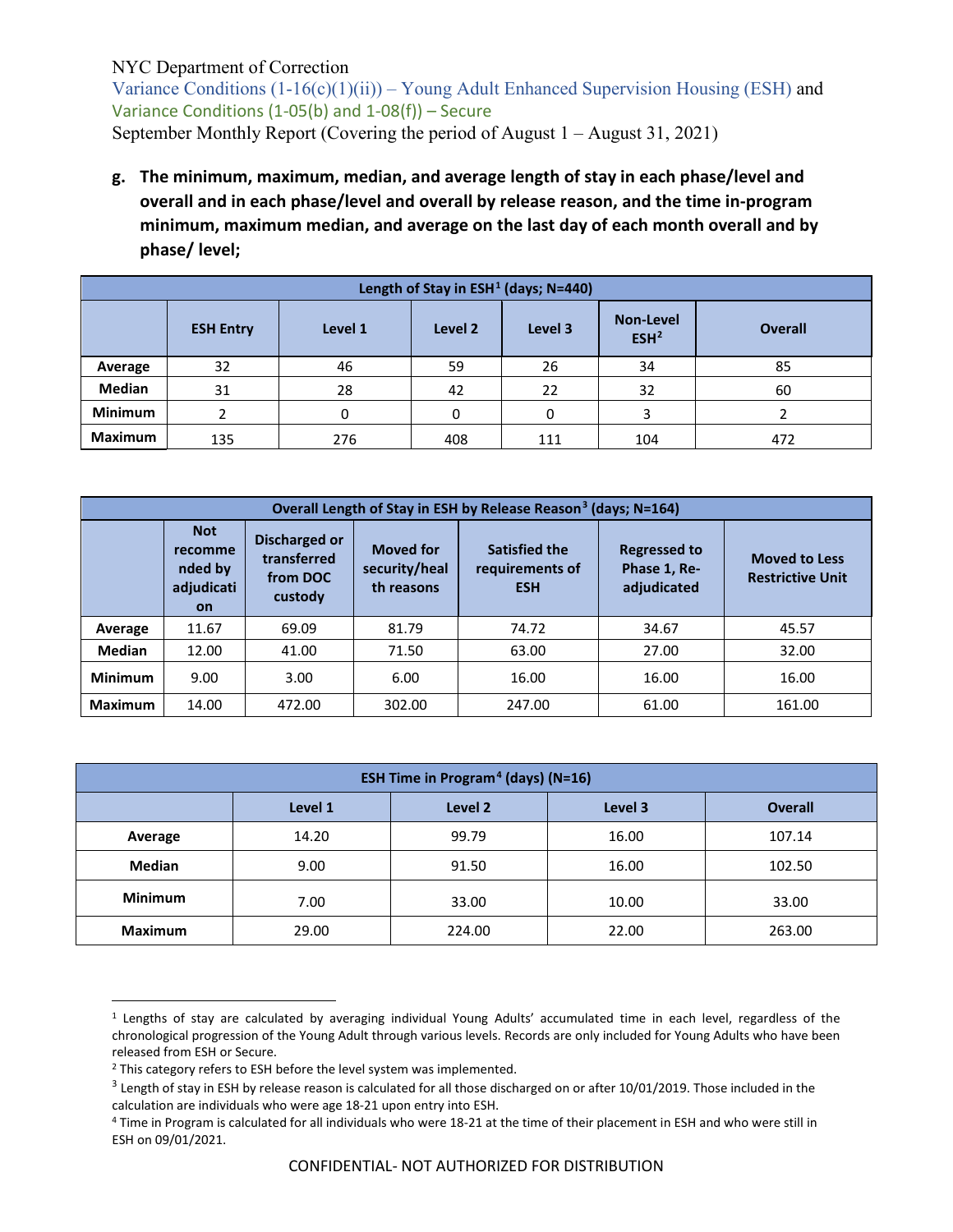Variance Conditions  $(1-16(c)(1)(ii))$  – Young Adult Enhanced Supervision Housing (ESH) and Variance Conditions (1-05(b) and 1-08(f)) – Secure September Monthly Report (Covering the period of August 1 – August 31, 2021)

| Length of Stay in Secure (days; N=308) <sup>5</sup> |                                                 |        |        |        |  |  |  |
|-----------------------------------------------------|-------------------------------------------------|--------|--------|--------|--|--|--|
|                                                     | Phase 3<br><b>Overall</b><br>Phase 1<br>Phase 2 |        |        |        |  |  |  |
| Average                                             | 37.53                                           | 20.55  | 29.00  | 67.82  |  |  |  |
| <b>Median</b>                                       | 29.00                                           | 14.00  | 23.00  | 60.00  |  |  |  |
| <b>Minimum</b>                                      | 2.00                                            | 1.00   | 2.00   | 2.00   |  |  |  |
| <b>Maximum</b>                                      | 229.00                                          | 112.00 | 144.00 | 301.00 |  |  |  |

| Overall Length of Stay in Secure by Release Reason <sup>6</sup> (days; N=308) |                                         |                                                                        |                                          |                                                   |                    |                                             |  |  |
|-------------------------------------------------------------------------------|-----------------------------------------|------------------------------------------------------------------------|------------------------------------------|---------------------------------------------------|--------------------|---------------------------------------------|--|--|
|                                                                               | <b>Completed</b><br><b>All 3 Phases</b> | <b>Transferred to</b><br><b>Another Unit</b><br>for<br>Security/Health | <b>Discharged</b><br>from DOC<br>Custody | <b>Completed</b><br>Program-Step<br>down from ESH | Other <sup>7</sup> | <b>Adjudication</b><br><b>Determination</b> |  |  |
| Average                                                                       | 88.87                                   | 44.86                                                                  | 57.04                                    | 30.00                                             | 52.75              | 21.82                                       |  |  |
| <b>Median</b>                                                                 | 76.50                                   | 24.00                                                                  | 47.50                                    | 26.00                                             | 29.00              | 9.00                                        |  |  |
| <b>Minimum</b>                                                                | 19.00                                   | 2.00                                                                   | 2.00                                     | 9.00                                              | 2.00               | 6.00                                        |  |  |
| <b>Maximum</b>                                                                | 234.00                                  | 186.00                                                                 | 301.00                                   | 75.00                                             | 170.00             | 94.00                                       |  |  |

| Secure Time in Program <sup>8</sup> (days) (N=12) |       |       |       |        |  |  |  |
|---------------------------------------------------|-------|-------|-------|--------|--|--|--|
| <b>Overall</b><br>Phase 1<br>Phase 2<br>Phase 3   |       |       |       |        |  |  |  |
| Average                                           | 19.57 | 9.71  | 28.40 | 34.57  |  |  |  |
| <b>Median</b>                                     | 26.00 | 9.00  | 13.00 | 27.00  |  |  |  |
| <b>Minimum</b>                                    | 1.00  | 2.00  | 13.00 | 1.00   |  |  |  |
| <b>Maximum</b>                                    | 47.00 | 16.00 | 83.00 | 121.00 |  |  |  |

**h. The number of Young Adults who met the criteria for a 28-day review (Secure) and 21-day review (ESH).**

| <b>28-day Review (Secure)</b> | 21-day Review (ESH) |
|-------------------------------|---------------------|
| 14                            |                     |

 $\overline{a}$ 

<span id="page-6-0"></span><sup>5</sup> The N value represents all Secure Unit young adult records that were used in any of the LOS calculations.

<span id="page-6-1"></span><sup>6</sup> Length of stay by release reason for Secure is calculated for all those released from Secure since its opening. The entry dates of the first individuals included was 06/30/2016.

<span id="page-6-2"></span><sup>7</sup> This column represents all those who were released from Secure who do not fall into the other categories (i.e. temporarily transferred from DOC facility, aging out, inmate was sentenced and sent to another program within another facility).

<span id="page-6-3"></span><sup>8</sup> Time in Program is calculated for all individuals who were still in Secure on 09/01/2021.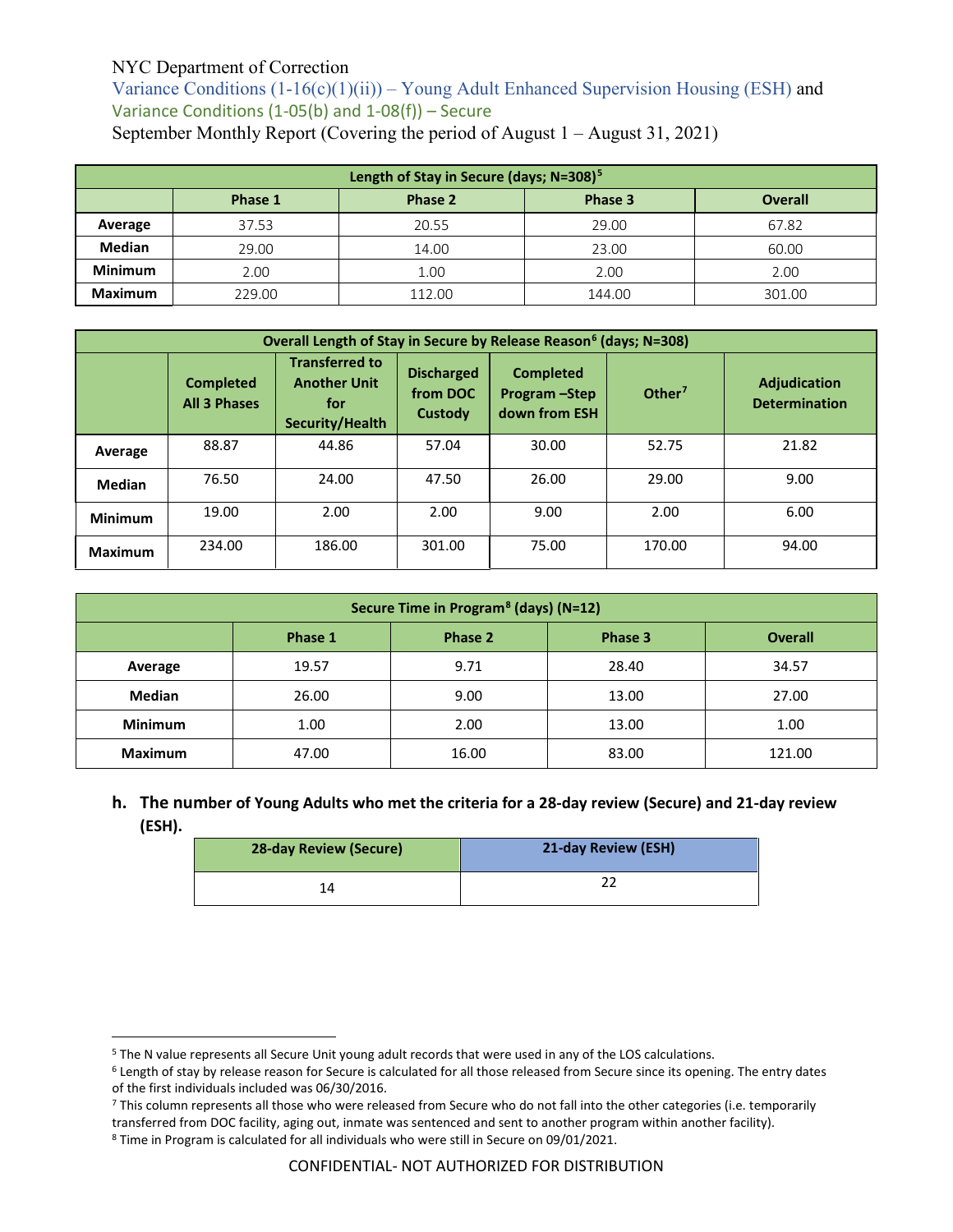Variance Conditions  $(1-16(c)(1)(ii))$  – Young Adult Enhanced Supervision Housing (ESH) and Variance Conditions (1-05(b) and 1-08(f)) – Secure September Monthly Report (Covering the period of August 1 – August 31, 2021)

#### **i. The number of young adults who received such a review.**

| <b>28-day Review (Secure)</b> | 21-day Review (ESH) |
|-------------------------------|---------------------|
|                               |                     |

**28-Day Reviews:** All qualifying young adults received their scheduled reviews during the month of August. **21-Day Reviews:** All qualifying young adults received their scheduled reviews during the month of August.

**j. For each review, the individual's, review date, level at the time of review, the level or housing type recommended, the resulting placement, resulting placement date, and days from review recommendation to resulting placement. If the Young Adult did not progress or regress in their placement, which exception was used to justify? If the Young Adult was not recommended to progress or regress in their placement, or if they were not moved following their recommendation reason for lack of movement.**

| <b>Review Date</b> | <b>ESH Level at</b><br>Time of<br><b>Review</b> | <b>ESH Level</b><br>Recommended | <b>Resulting</b><br><b>Placement</b> | <b>Resulting</b><br><b>Placement Date</b> | <b>Days from</b><br><b>Review Rec.</b><br><b>To Resulting</b><br><b>Placement</b> | <b>If No Level</b><br>Progression,<br>Why? |
|--------------------|-------------------------------------------------|---------------------------------|--------------------------------------|-------------------------------------------|-----------------------------------------------------------------------------------|--------------------------------------------|
| 08/25/2021         | Level 2                                         | Level 2                         | Level 2                              | 08/25/2021                                | 0                                                                                 | Disregarded<br>rules and<br>regulations    |
| 08/31/2021         | Level <sub>2</sub>                              | Level 2                         | Level 2                              | 08/31/2021                                | 0                                                                                 | Disregarded<br>rules and<br>regulations    |
| 08/03/2021         | Level 2                                         | Level 2                         | Level 2                              | 08/03/2021                                | 0                                                                                 | Disregarded<br>rules and<br>regulations    |
| 08/24/2021         | Level 2                                         | Level 2                         | Level 2                              | 08/24/2021                                | 0                                                                                 | Disregarded<br>rules and<br>regulations    |
| 08/17/2021         | Level 2                                         | Level 2                         | Level 2                              | 08/17/2021                                | $\Omega$                                                                          | Disregarded<br>rules and<br>regulations    |
| 08/14/2021         | Level 2                                         | Level 2                         | Level 2                              | 08/14/2021                                | 0                                                                                 | Disregarded<br>rules and<br>regulations    |
| 08/13/2021         | Level 2                                         | Level 3                         | Level 2                              | 08/13/2021                                | 0                                                                                 | Credible<br>intelligence                   |

### **21-DAY REVIEW RECOMMENDATIONS**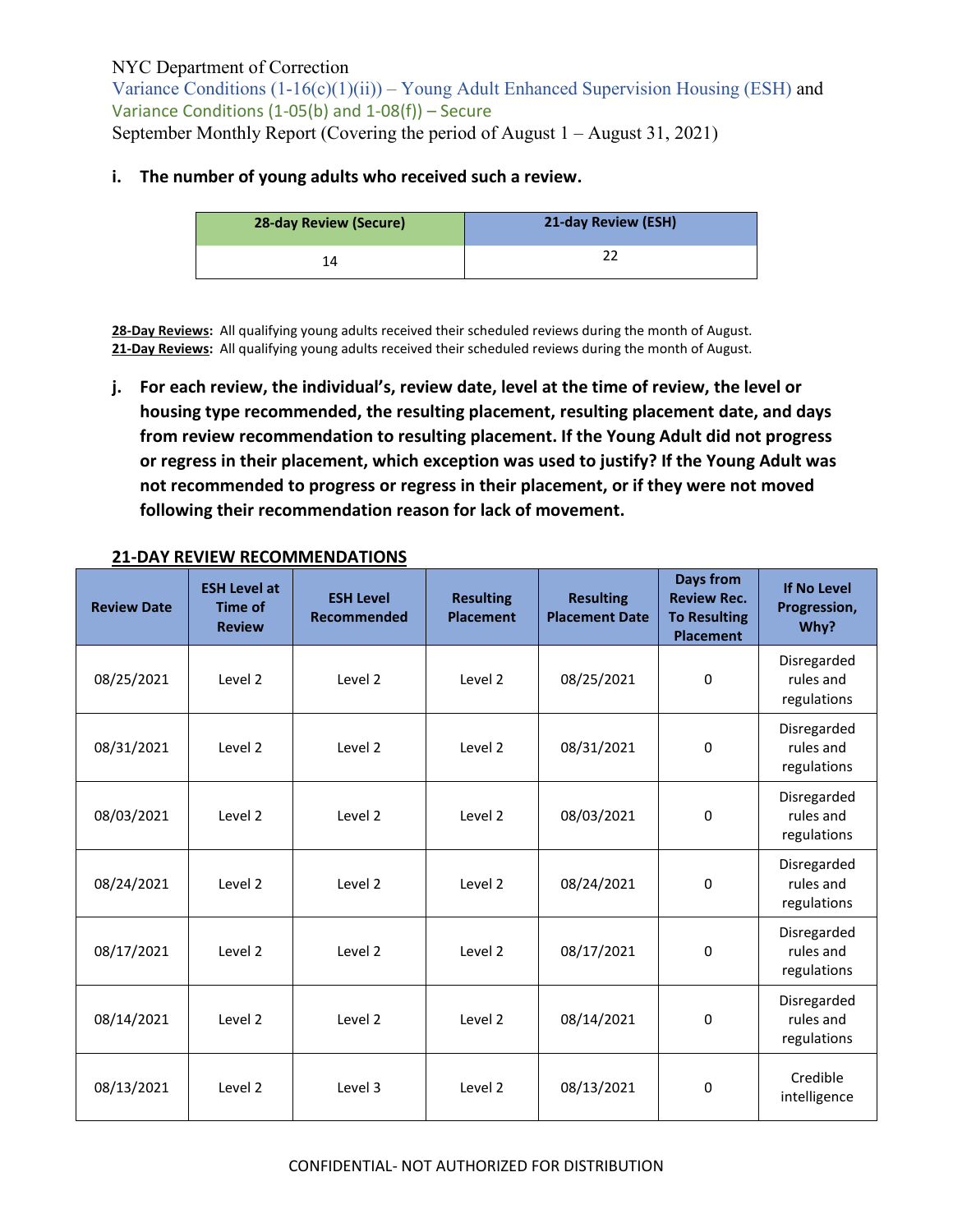Variance Conditions (1-16(c)(1)(ii)) – Young Adult Enhanced Supervision Housing (ESH) and Variance Conditions (1-05(b) and 1-08(f)) – Secure September Monthly Report (Covering the period of August 1 – August 31, 2021)

| 08/25/2021 | Level 2 | Level 2 | Level 2 | 08/25/2021 | $\mathbf 0$ | Violent,<br>aggressive<br>behavior;<br>Disregarded<br>rules and<br>regulations |
|------------|---------|---------|---------|------------|-------------|--------------------------------------------------------------------------------|
| 08/19/2021 | Level 2 | Level 2 | Level 2 | 08/19/2021 | $\mathbf 0$ | Violent,<br>aggressive<br>behavior;<br>Disregarded<br>rules and<br>regulations |
| 08/18/2021 | Level 2 | Level 3 | Level 2 | 08/18/2021 | $\pmb{0}$   | Credible<br>intelligence;<br>disregarded<br>rules and<br>regulations           |
| 08/17/2021 | Level 2 | Level 3 | Level 2 | 08/17/2021 | $\pmb{0}$   | Credible<br>intelligence;<br>disregarded<br>rules and<br>regulations           |
| 08/16/2021 | Level 2 | Level 2 | Level 2 | 08/16/2021 | $\mathsf 0$ | Disregarded<br>rules and<br>regulations                                        |
| 08/12/2021 | Level 2 | GP      | GP      | 08/12/2021 | $\pmb{0}$   | N/A                                                                            |
| 08/11/2021 | Level 2 | Level 2 | Level 2 | 08/11/2021 | $\pmb{0}$   | Disregarded<br>rules and<br>regulations                                        |
| 08/19/2021 | Level 2 | Level 3 | Level 2 | 08/19/2021 | $\pmb{0}$   | Credible<br>intelligence                                                       |
| 08/20/2021 | Level 2 | Level 2 | Level 2 | 08/20/2021 | 0           | Violent,<br>aggressive<br>behavior;<br>Disregarded<br>rules and<br>regulations |
| 08/03/2021 | Level 2 | Level 3 | Level 2 | 08/03/2021 | $\pmb{0}$   | Credible<br>intelligence                                                       |
| 08/24/2021 | Level 2 | Level 2 | Level 2 | 08/24/2021 | 0           | Disregarded<br>rules and<br>regulations                                        |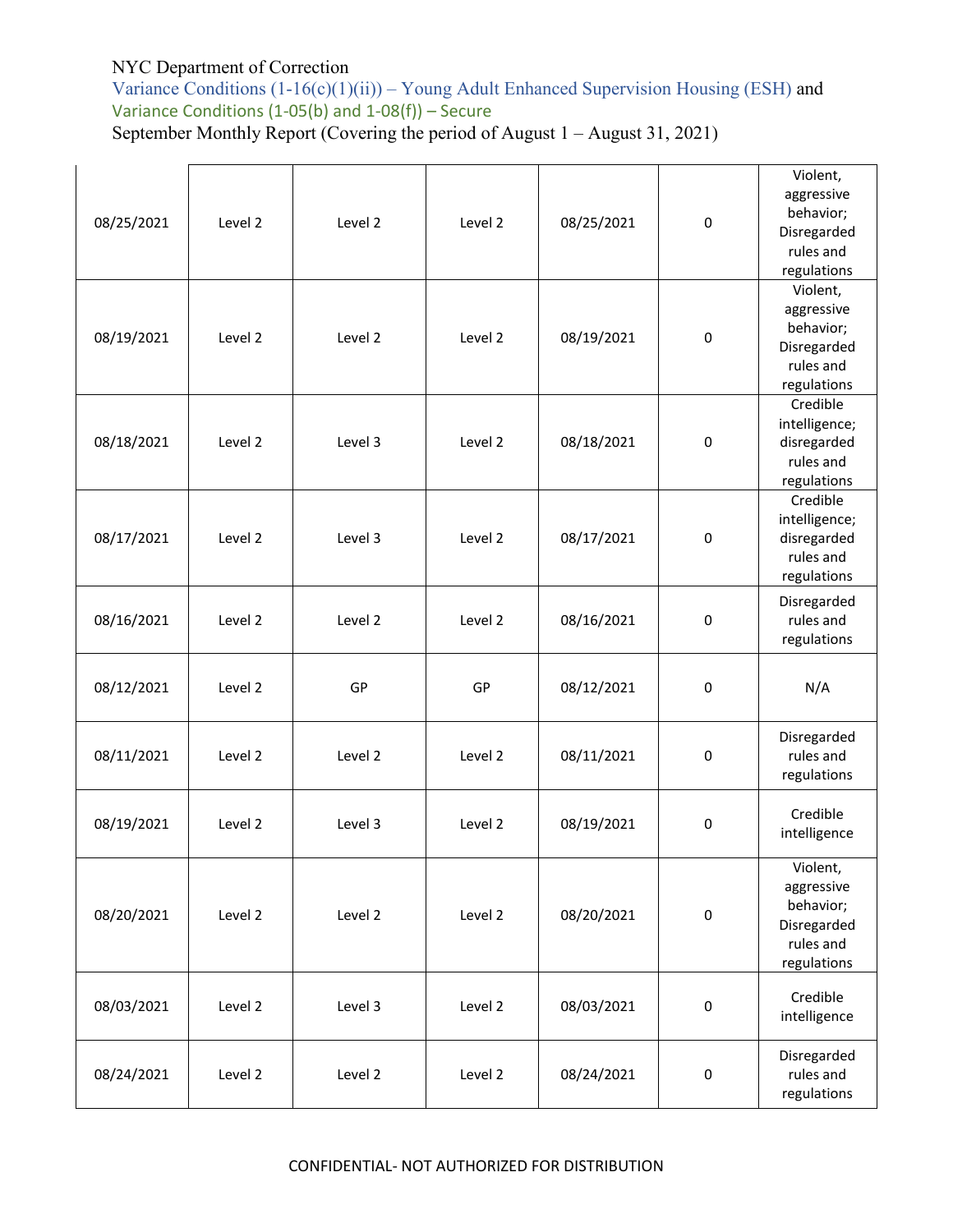Variance Conditions  $(1-16(c)(1)(ii))$  – Young Adult Enhanced Supervision Housing (ESH) and Variance Conditions (1-05(b) and 1-08(f)) – Secure September Monthly Report (Covering the period of August 1 – August 31, 2021)

| 08/03/2021 | Level 2 | Level 2 | Level 2 | 08/03/2021 | $\mathbf 0$ | Disregarded<br>rules and<br>regulations                                        |
|------------|---------|---------|---------|------------|-------------|--------------------------------------------------------------------------------|
| 08/05/2021 | Level 2 | Level 2 | Level 2 | 08/05/2021 | $\mathbf 0$ | Disregarded<br>rules and<br>regulations                                        |
| 08/26/2021 | Level 2 | GP      | GP      | 08/26/2021 | $\mathbf 0$ | N/A                                                                            |
| 08/12/2021 | Level 2 | Level 2 | Level 2 | 08/12/2021 | 0           | Disregarded<br>rules and<br>regulations                                        |
| 08/25/2021 | Level 2 | Level 2 | Level 2 | 08/25/2021 | $\mathbf 0$ | Violent,<br>aggressive<br>behavior;<br>Disregarded<br>rules and<br>regulations |
| 08/19/2021 | Level 2 | Level 3 | Level 2 | 08/19/2021 | $\mathbf 0$ | Credible<br>Intelligence                                                       |
| 08/08/2021 | Level 2 | Level 3 | Level 2 | 08/08/2021 | $\Omega$    | Credible<br>intelligence;<br>disregarded<br>rules and<br>regulations           |
| 08/29/2021 | Level 2 | Level 2 | Level 2 | 08/29/2021 | $\Omega$    | Disregarded<br>rules and<br>regulations                                        |

# **28-DAY REVIEW RECOMMENDATIONS**

| <b>Review Date</b> | <b>Secure</b><br>Phase at<br>Time of<br><b>Review</b> | <b>Secure Phase</b><br>Recommended | <b>Resulting</b><br><b>Placement</b> | <b>Resulting</b><br><b>Placement</b><br><b>Date</b> | Days from<br><b>Review Rec.</b><br>to Resulting<br><b>Placement</b> | If no phase<br>progression,<br>why? |
|--------------------|-------------------------------------------------------|------------------------------------|--------------------------------------|-----------------------------------------------------|---------------------------------------------------------------------|-------------------------------------|
| 08/03/2021         | Phase 1                                               | Phase 2                            | Phase 2                              | 08/03/2021                                          | 0                                                                   | N/A                                 |
| 08/19/2021         | Phase 2                                               | Phase 3                            | Phase 3                              | 08/19/2021                                          | 0                                                                   | N/A                                 |
| 08/05/2021         | Phase 3                                               | GP                                 | GP                                   | 08/05/2021                                          | 0                                                                   | N/A                                 |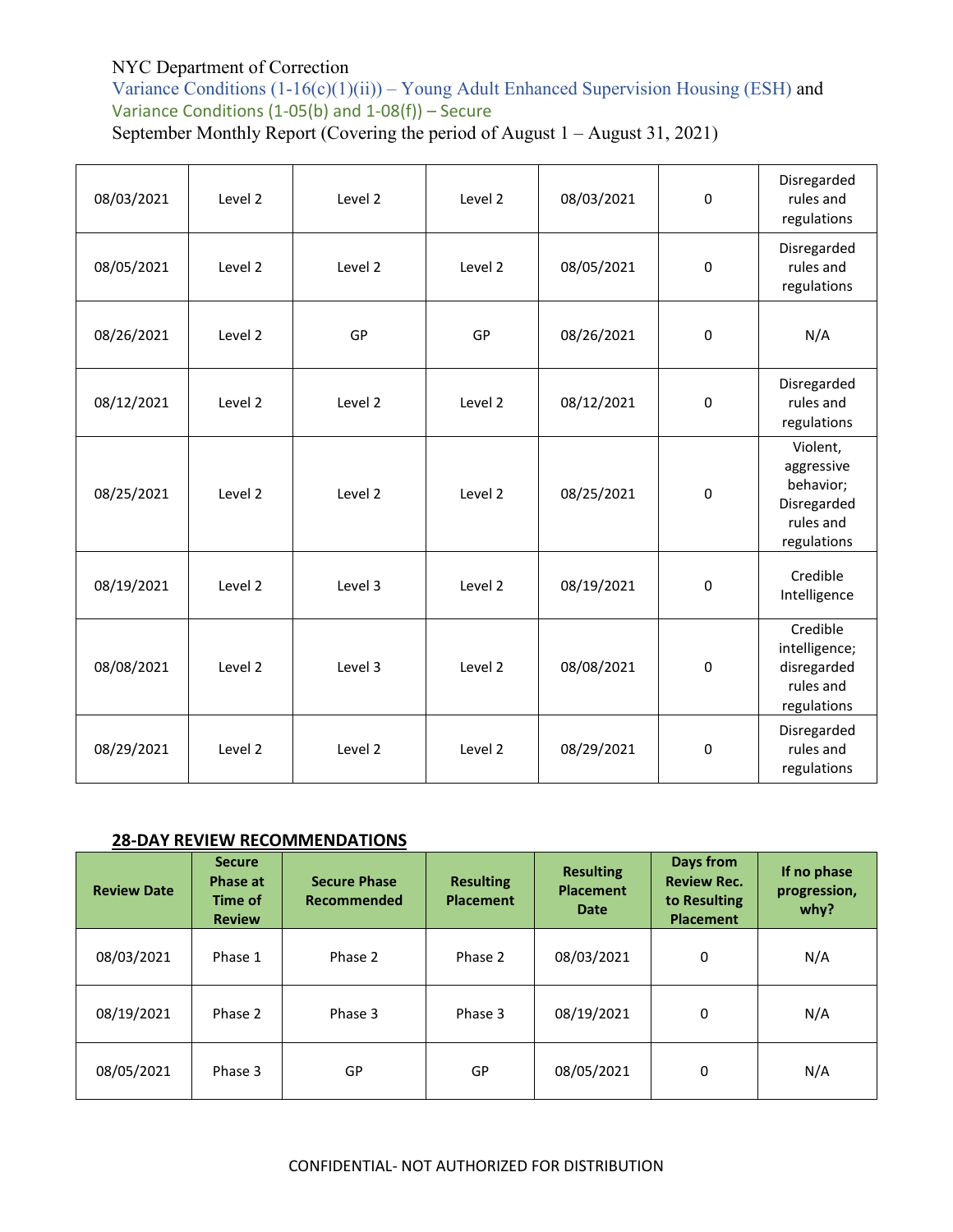Variance Conditions  $(1-16(c)(1)(ii))$  – Young Adult Enhanced Supervision Housing (ESH) and Variance Conditions (1-05(b) and 1-08(f)) – Secure September Monthly Report (Covering the period of August 1 – August 31, 2021)

**Review Date Secure Phase at Time of Review Secure Phase Recommended Resulting Placement Resulting Placement Date Days from Review Rec. to Resulting Placement If no phase progression, why?** 08/03/2021 Phase 1 Phase 2 Phase 2 08/03/2021 0 N/A 08/12/2021 Phase 2 Phase 3 Phase 3 08/12/2021 0 N/A 08/03/2021 Phase 1 Phase 2 Phase 2 08/03/2021 0 N/A 08/19/2021 Phase 2 Phase 3 Phase 3 08/19/2021 0 N/A 08/30/2021 Phase 1 Phase 2 Phase 2 08/30/2021 0 N/A 08/11/2021 Phase 3 GP GP 08/11/2021 0 N/A 08/11/2021 | Phase 3 | GP | 08/11/2021 | 0 | N/A 08/03/2021 | Phase 1 | Phase 2 | Phase 2 | 08/03/2021 | 0 | N/A 08/12/2021 Phase 2 Phase 3 Phase 3 08/12/2021 0 N/A 08/30/2021 Phase 3 GP GP 08/30/2021 0 N/A 08/05/2021 | Phase 1 | Phase 2 | Phase 2 | 08/05/2021 | 0 | N/A 08/19/2021 Phase 2 Phase 3 Phase 3 08/19/2021 0 N/A 08/30/2021 Phase 3 GP GP 08/30/2021 0 N/A 08/03/2021 | Phase 1 | Phase 2 | Phase 2 | 08/03/2021 | 0 | N/A 08/12/2021 Phase 2 Phase 3 Phase 3 08/12/2021 0 N/A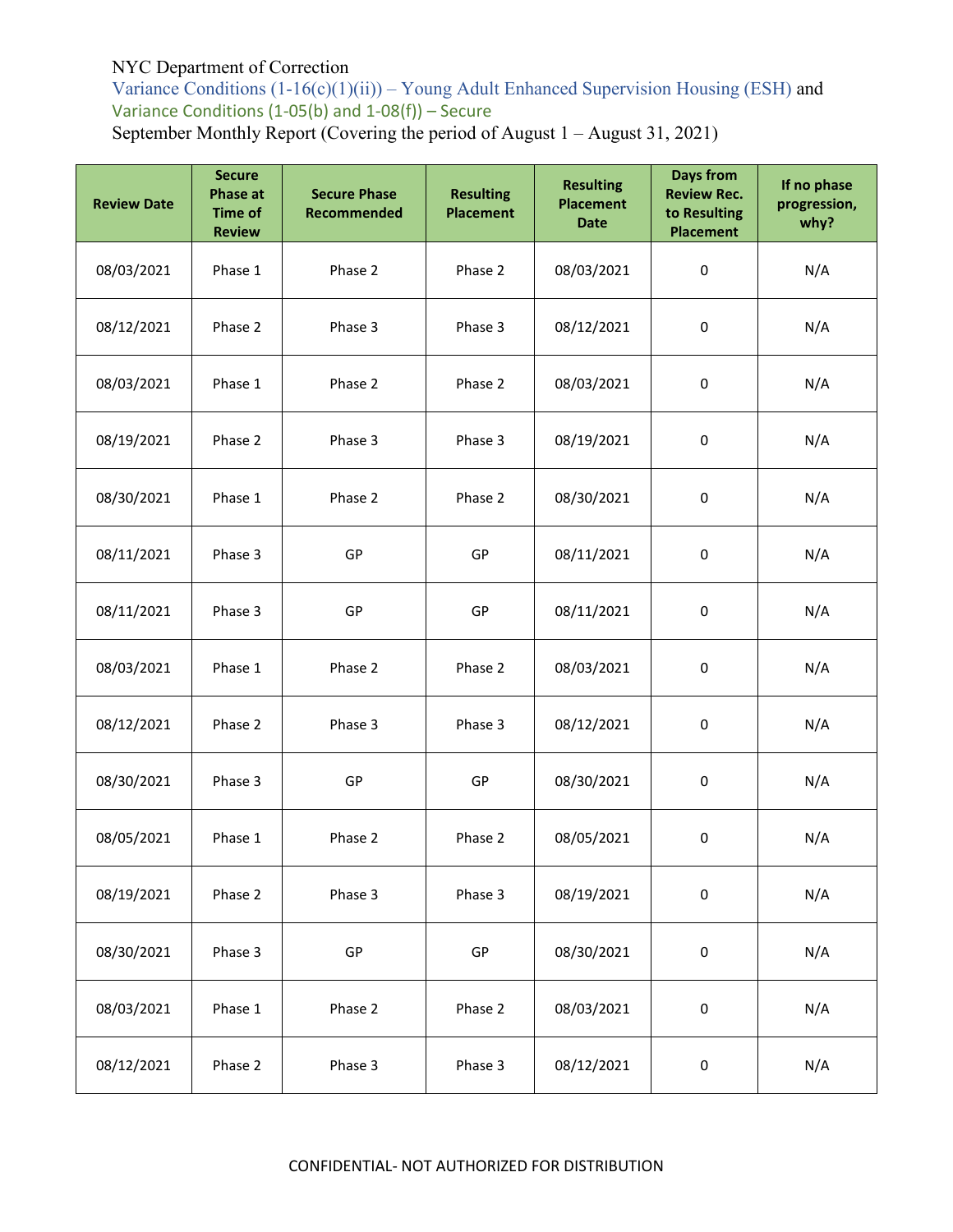Variance Conditions  $(1-16(c)(1)(ii))$  – Young Adult Enhanced Supervision Housing (ESH) and Variance Conditions (1-05(b) and 1-08(f)) – Secure September Monthly Report (Covering the period of August 1 – August 31, 2021)

| <b>Review Date</b> | <b>Secure</b><br><b>Phase at</b><br>Time of<br><b>Review</b> | <b>Secure Phase</b><br><b>Recommended</b> | <b>Resulting</b><br><b>Placement</b> | <b>Resulting</b><br><b>Placement</b><br>Date | Days from<br><b>Review Rec.</b><br>to Resulting<br><b>Placement</b> | If no phase<br>progression,<br>why? |
|--------------------|--------------------------------------------------------------|-------------------------------------------|--------------------------------------|----------------------------------------------|---------------------------------------------------------------------|-------------------------------------|
| 08/24/2021         | Phase 3                                                      | GP                                        | <b>GP</b>                            | 08/24/2021                                   | 0                                                                   | N/A                                 |
| 08/03/2021         | Phase 1                                                      | Phase 2                                   | Phase 2                              | 08/03/2021                                   | 0                                                                   | N/A                                 |
| 08/19/2021         | Phase 2                                                      | Phase 3                                   | Phase 3                              | 08/19/2021                                   | 0                                                                   | N/A                                 |
| 08/30/2021         | Phase 1                                                      | Phase 2                                   | Phase 2                              | 08/30/2021                                   | 0                                                                   | N/A                                 |
| 08/05/2021         | Phase 2                                                      | Phase 3                                   | Phase 3                              | 08/05/2021                                   | 0                                                                   | N/A                                 |
| 08/25/2021         | Phase 3                                                      | GP                                        | GP                                   | 08/25/2021                                   | 0                                                                   | N/A                                 |

# **k. The total number of recommended progressions, the total number of actual progressions, and the average and median days from review recommendation to actual progression.**

| <b>Progressions</b>         |                                          |                                     |                                                  |                                                     |  |  |
|-----------------------------|------------------------------------------|-------------------------------------|--------------------------------------------------|-----------------------------------------------------|--|--|
| <b>Housing Area</b>         | <b>Total recommended</b><br>progressions | <b>Total actual</b><br>progressions | Average days from<br>review rec. to<br>progress. | <b>Median days from</b><br>review rec. to progress. |  |  |
| <b>ESH (21-day reviews)</b> |                                          |                                     |                                                  |                                                     |  |  |
| Secure (28-day<br>reviews)  | 24                                       | 24                                  |                                                  | O                                                   |  |  |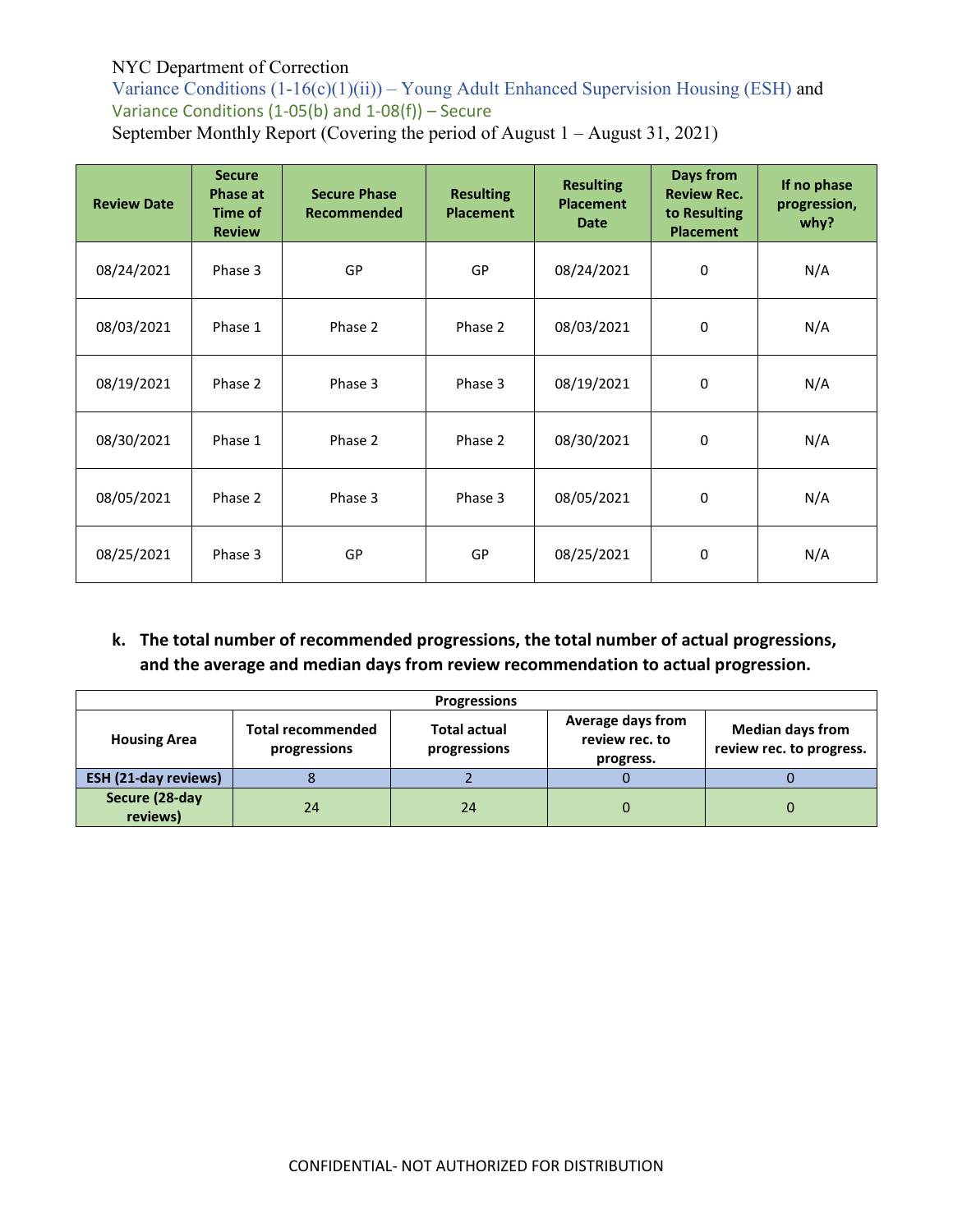$\overline{a}$ 

Variance Conditions  $(1-16(c)(1)(ii))$  – Young Adult Enhanced Supervision Housing (ESH) and Variance Conditions (1-05(b) and 1-08(f)) – Secure September Monthly Report (Covering the period of August 1 – August 31, 2021)

**l. For each program offered, the number of classes or meetings offered, the average number of participants, and the number of unique individuals participating in any program that month and by each program type during the reporting month.**

| Secure - Self- Guided Components                 | # of Times<br><b>Delivered</b>  | # of Self-Guided<br><b>Packages</b><br><b>Delivered</b> | Average # of<br>Packages per<br><b>Delivery</b>            | <b>Unique</b><br><b>Individuals</b> |
|--------------------------------------------------|---------------------------------|---------------------------------------------------------|------------------------------------------------------------|-------------------------------------|
| ARA Community Partner: Self-Guided               | 34                              | 99                                                      | 3                                                          | 16                                  |
| Dialectical Behavioral Therapy: Self-Guided      | 6                               | 15                                                      | 3                                                          | 14                                  |
| Goal Setting: Self-Guided                        | 7                               | 17                                                      | $\mathfrak{p}$                                             | 11                                  |
| Inner you Project Community Partner: Self-Guided | 34                              | 99                                                      | 3                                                          | 16                                  |
| Interactive Journaling: Self-Guided              | 8                               | 24                                                      | 3                                                          | 13                                  |
| The Kite Community Parnter: Self-Guided          | 34                              | 97                                                      | 3                                                          | 16                                  |
| Young Men's Work: Self-Guided                    | 3                               | 11                                                      | 4                                                          | 4                                   |
| Youth Communication: Self-Guided                 | 4                               | 13                                                      | 3                                                          | 12                                  |
|                                                  |                                 |                                                         |                                                            |                                     |
| Secure - In-person Components                    | # of Sessions<br><b>Offered</b> | <b>Total</b><br><b>Participations</b>                   | Average: # of<br><b>Participants per</b><br><b>Session</b> | <b>Unique</b><br><b>Individuals</b> |
| Anger Management                                 | 6                               | 15                                                      | 3                                                          | 10                                  |
| <b>Community Meeting</b>                         | 4                               | 12                                                      | 3                                                          | 12                                  |
| Dialectical Behavioral Therapy                   | 17                              | 36                                                      | $\overline{2}$                                             | 16                                  |
| <b>Goal Setting</b>                              | 14                              | 31                                                      | $\overline{2}$                                             | 15                                  |
| <b>Individual Counseling</b>                     | 61                              | 97                                                      | $\overline{2}$                                             | 16                                  |
| Interactive Journaling                           | 3                               | 6                                                       | $\overline{2}$                                             | 6                                   |
| Young Men's Work                                 | 20                              | 39                                                      | $\overline{2}$                                             | 15                                  |

| <b>ESH - Self- Guided Components<sup>9</sup></b> | # of Times<br><b>Delivered</b>  | # of Self-Guided<br><b>Packages</b><br><b>Delivered</b> | Average # of<br>Packages per<br><b>Delivery</b>            | <b>Unique</b><br><b>Individuals</b> |
|--------------------------------------------------|---------------------------------|---------------------------------------------------------|------------------------------------------------------------|-------------------------------------|
| Distribution of Self-Guided Materials            | 6                               | 57                                                      | 9.5                                                        | 22                                  |
| <b>ESH-In-person Components</b>                  | # of Sessions<br><b>Offered</b> | <b>Total</b><br><b>Participations</b>                   | Average: # of<br><b>Participants per</b><br><b>Session</b> | <b>Unique</b><br><b>Individuals</b> |
| Individual Counseling                            | 42                              | 190                                                     | 4.5                                                        | 24                                  |
| Interactive Journaling                           | 4                               |                                                         | 0.5                                                        |                                     |

<span id="page-12-0"></span><sup>9</sup> During the month of August, self-guided packets distributed to young adults in ESH consisted of a variety of materials on a given week. Materials distributed throughout the month included activity packets such as coloring pages and brainteasers, evidence-based worksheets on a variety of topics including, but not limited to, relapse prevention, anger management, and young adult specific curricula.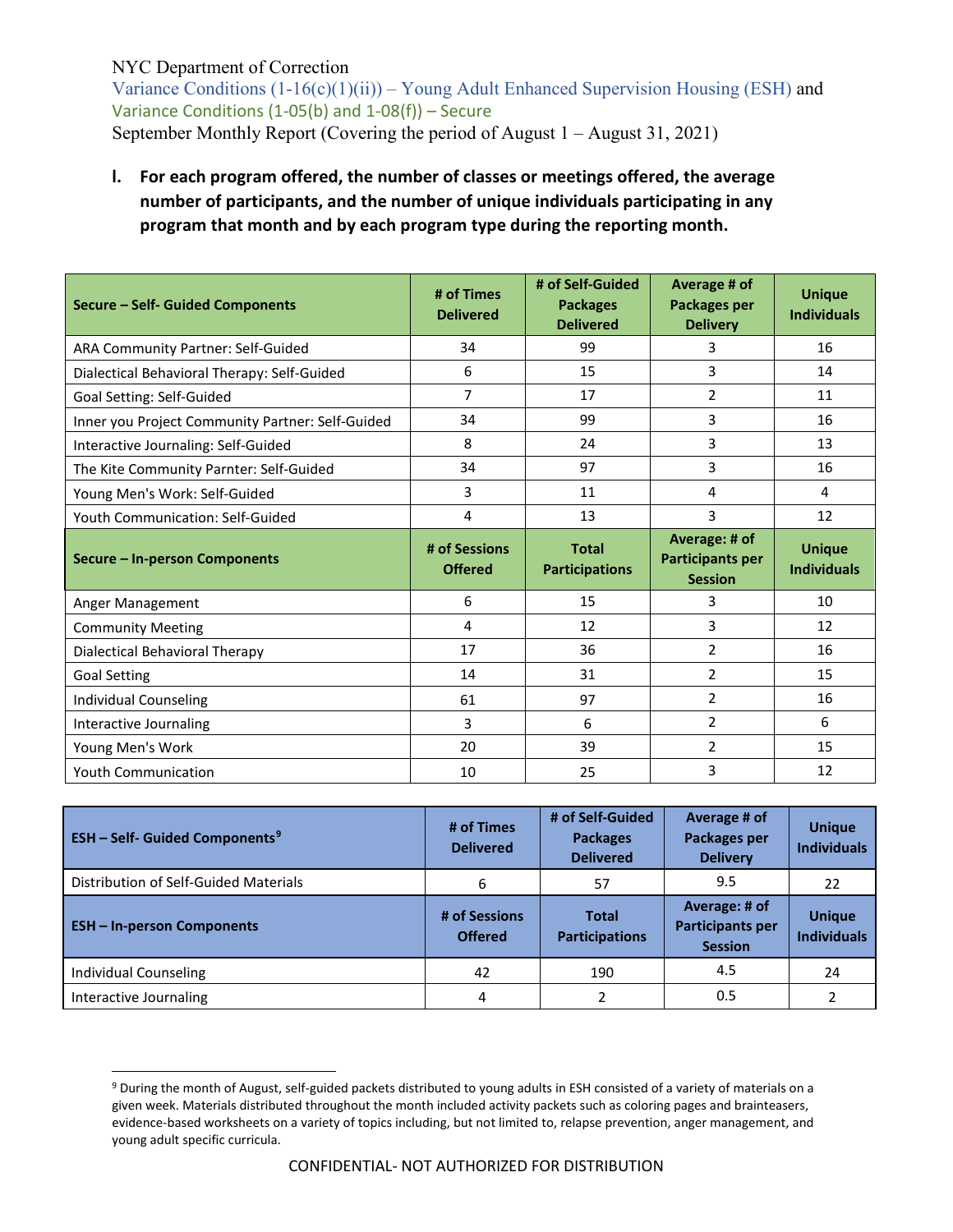Variance Conditions  $(1-16(c)(1)(ii))$  – Young Adult Enhanced Supervision Housing (ESH) and Variance Conditions (1-05(b) and 1-08(f)) – Secure September Monthly Report (Covering the period of August 1 – August 31, 2021)

**m. The number of Young Adults in Secure Units who were placed in De-escalation areas, including the minimum, maximum, median, and average length of time in such areas.**

| Number of Young Adults Placed in De-escalation Areas: 0      |                                              |  |  |  |  |
|--------------------------------------------------------------|----------------------------------------------|--|--|--|--|
|                                                              | Length of Stay in Secure De-escalation Areas |  |  |  |  |
| <b>Median</b><br><b>Minimum</b><br><b>Maximum</b><br>Average |                                              |  |  |  |  |
| N/A<br>N/A<br>N/A<br>N/A                                     |                                              |  |  |  |  |

**n. The number of inmate-on-inmate fights to date and for the reporting month in Young Adult ESH and in Secure Unit, and the rates of inmate-on-inmate violence cumulatively and for the reporting month in Young Adult ESH, Secure Unit, and the Young Adult general population (number of incidents / average daily population).**

| <b>Inmate-on-Inmate Fights</b> |                         | <b>ESH</b><br><b>Young Adults</b> | <b>Secure</b><br><b>Young Adults</b> | General<br>Population<br><b>Young Adults</b> |
|--------------------------------|-------------------------|-----------------------------------|--------------------------------------|----------------------------------------------|
|                                | <b>Monthly Count</b>    | 0                                 |                                      | 65                                           |
|                                | <b>Monthly Rate</b>     | .00                               | .23                                  | .31                                          |
|                                | <b>Cumulative Count</b> | 176                               | 101                                  | 4741                                         |
|                                | <b>Cumulative Rate</b>  | 8.60                              | 8.99                                 | 13.44                                        |

**o. The number of slashings/stabbings to date and for the reporting month in Young Adult ESH and in Secure Unit, and the rates of inmate-on-inmate violence cumulatively and for the reporting month in Young Adult ESH, Secure Unit, and the Young Adult general population (number of incidents/average daily population).**

| <b>Slashing/Stabbings</b> |                         | <b>ESH</b><br><b>Young Adults</b> | <b>Secure</b><br><b>Young Adults</b> | General<br>Population<br><b>Young Adults</b> |
|---------------------------|-------------------------|-----------------------------------|--------------------------------------|----------------------------------------------|
|                           | <b>Monthly Count</b>    |                                   |                                      | 6                                            |
|                           | <b>Monthly Rate</b>     | .09                               | .00                                  | .03                                          |
|                           | <b>Cumulative Count</b> | 55                                | 14                                   | 179                                          |
|                           | <b>Cumulative Rate</b>  | 2.82                              | 1.25                                 | .51                                          |